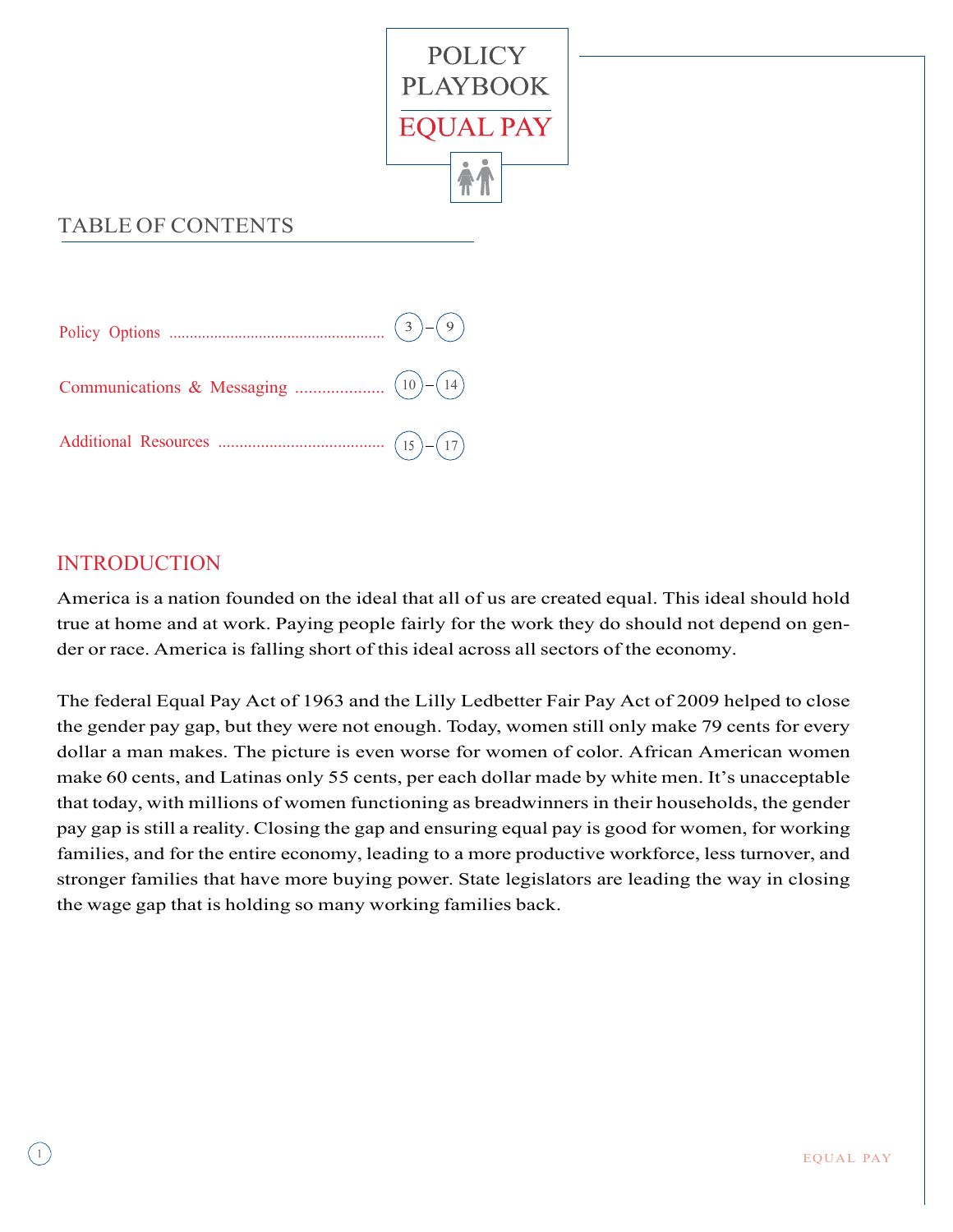

## ABOUT THIS POLICY PLAYBOOK

This "Policy Playbook" is a summary of resources that we have compiled from state and national advocates, organizers, and leading policy organizations across the country. Here you will find a menu of policy solutions, legislative language, communications and messaging guidance, and national organizations and experts who can support your efforts.

This document does not contain a model bill. Rather, it is meant to serve as a starting point for thinking about legislation in this issue area. Drafting new policy requires state-specific research, analysis of underlying state and local law, and consideration of a complex range of issues. Legislators should also consider the political landscape and practical needs of their states in determining which policy approaches make the most sense. This document seeks to facilitate that process by providing information and a range of approaches and best practices from across the country.

As a starting point, legislators should always work with state partners to assess the local and state dynamics and to craft the strongest and most feasible legislation in their state – ensuring alignment with the work of groups in the field. On a related note, this resource is not meant to supersede working with advocacy organizations and policy experts to chart the most effective path for introducing such legislation.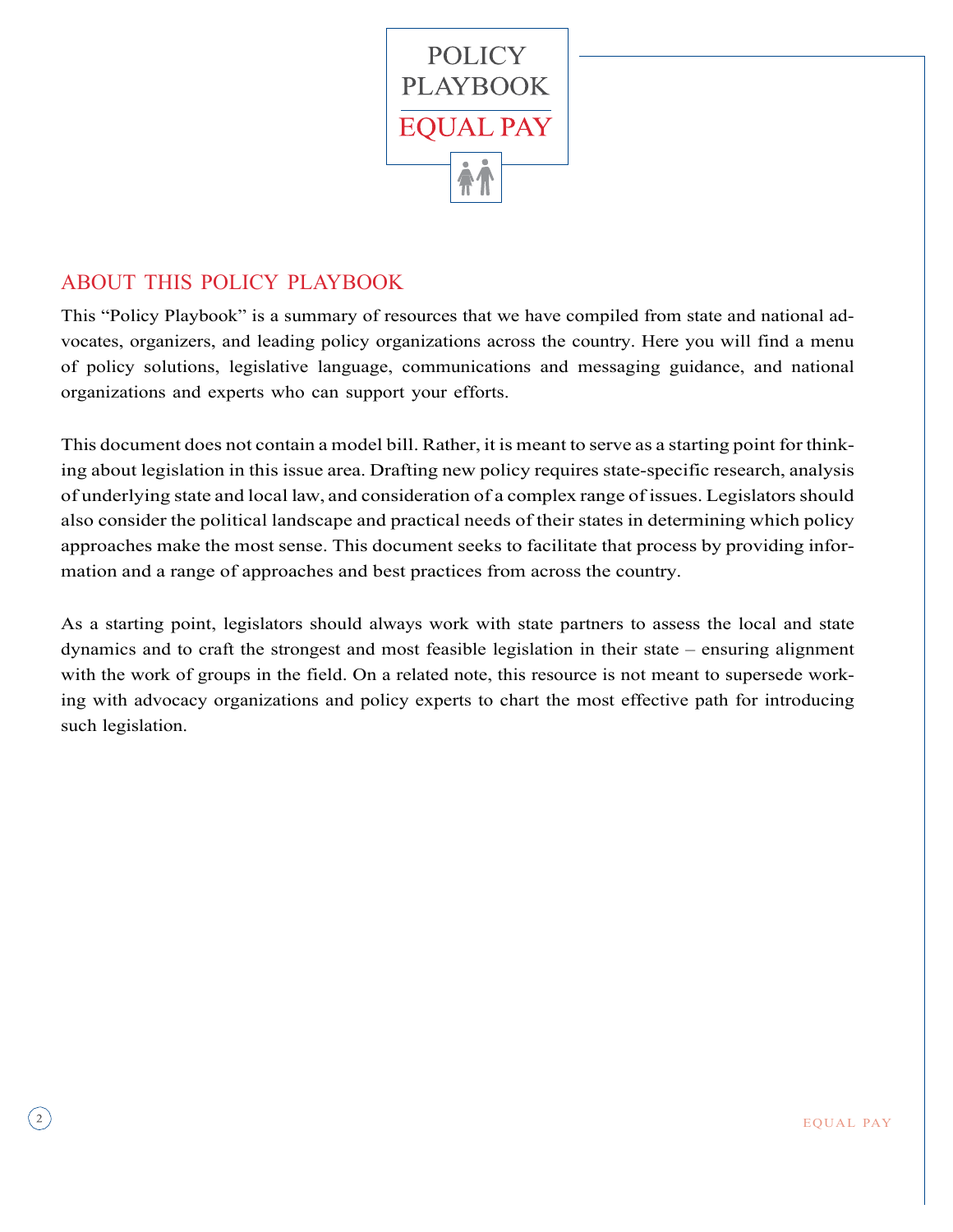



## POLICY OPTIONS

Almost all states have some form of equal pay statute or ban on gender discrimination, but these laws vary widely, and few offer any comprehensive solutions to the gender wage gap. The American Association of University Women (AAUW) has put together a comprehensive 50-state table on pay equity laws available here: http://www.aauw.org/resource/state-equal-pay-laws/. A quick scan of this table reveals that beyond the existence of equal pay laws in 46 states plus the District of Columbia, there are many tactics that state legislators have used to address pay equity in their states.

While there are a number of policy solutions to reduce the wage gap, after extensive conversation with national partners, SiX Action has decided to focus on the following strategies:

- (1) Anti-Retaliation
- (2) Comparable Worth
- (3) Creating Transparency
- (4) First Day Pay
- (5) StateContractorResponsibility
- (6) Strengthening Enforcement & Penalties
- (7) Limiting Justifications for Paying Unequal Wages

Within thissection, we provide exemplary legislation and relevant legislative language. We have done so to provide an extra level of detail and hope that this serves to improve understanding of both the policy options and how these policies translate into statutory language.

#### Anti-Retaliation

Even when a woman discovers that she is being underpaid for her work, she may not be able to report the discrimination or take action to secure her rights without fear of losing her job. The National Labor Relations Act provides some protections against this type of employer retaliation but also has some significant limitations\* (e.g., it does not protect supervisors). In many states, there are not laws that protect workers from employer retaliation if they are caught asking about pay in the office or if they bring a wage discrimination lawsuit. This puts women at an even higher risk of being discriminated against in pay, promotions, and raises.

By prohibiting retaliation against workers who ask others about their pay or disclose their own, states can help protect women and empower them to take action against unlawful salary discrimination.

*\*(source:* http://www.nwlc.org/sites/default/files/pdfs/combating\_punitive\_pay\_secrecy\_policies\_9.10.15.pdf*)*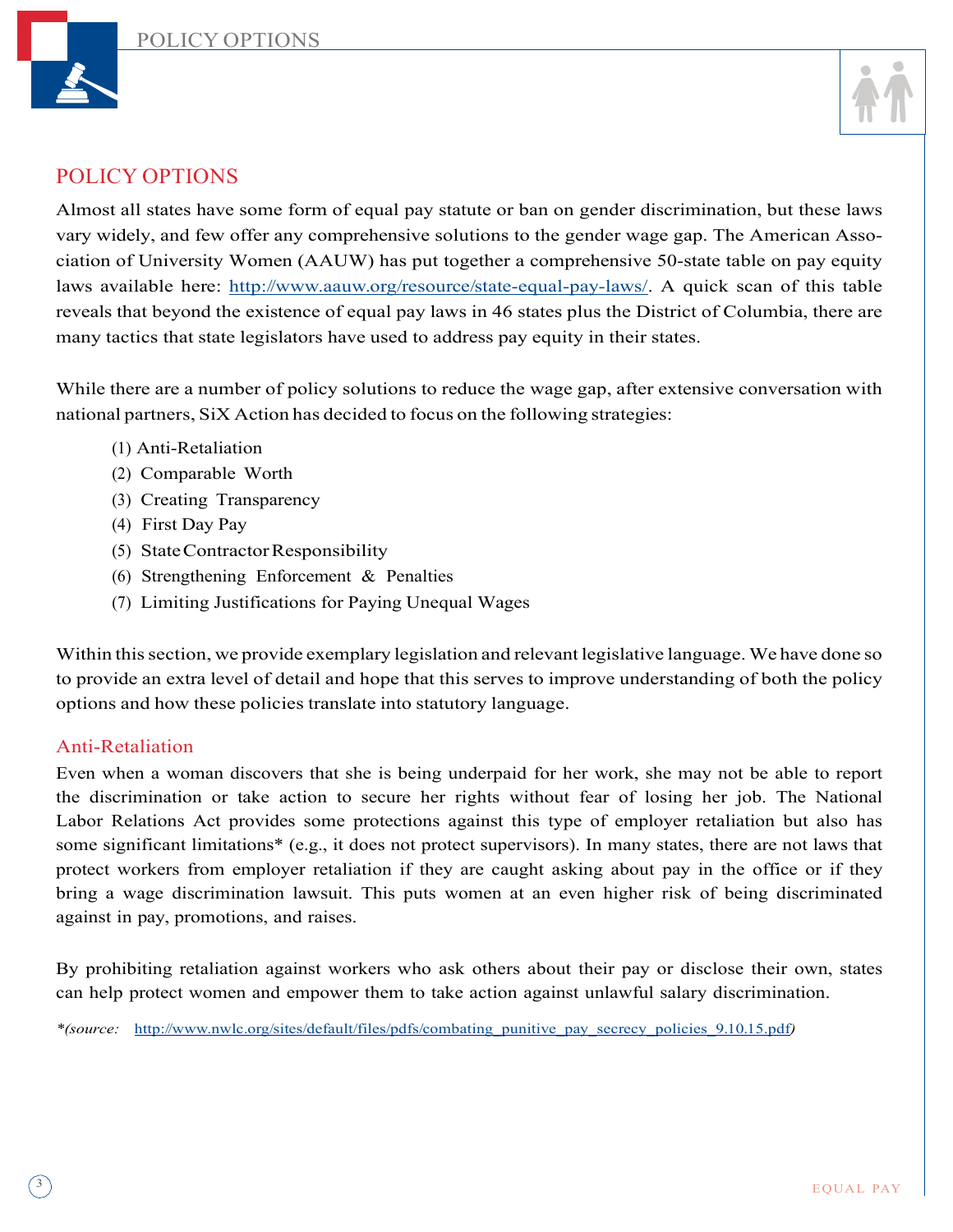



### 2015 Oregon House Bill 2007 / Chapter 307 (Amends ORS Chapter 659A) https://olis.leg.state.or.us/liz/2015R1/Measures/Overview/HB2007

- *(1) It is an unlawful employment practice for an employer to discharge, demote or suspend, or to discriminate or retaliate against, an employee with regard to promotion, compensation or other terms, conditions or privileges of employment because the employee has:*
	- *(a) Inquired about, discussed or disclosed in any manner the wages of the employee or of another employee; or*
	- *(b) Made a charge, filed a complaint or instituted, or caused to be instituted, an investigation, proceeding, hearing or action based on the disclosure of wage information by the employee.*

2014 Vermont House Bill 99 / Act 31 (Amends 21 VSA, Section 495) http://legislature.vermont.gov/bill/status/2014/H.99

- *(8) Retaliation prohibited. An employer, employment agency, or labor organization shall not discharge or in any other manner discriminate against any employee because the employee:*
	- *(B) has lodged a complaint or has testified, assisted, or participated in any manner with the Attorney General, a state's attorney, the Department of Labor, or the Human Rights Commission in an investigation of prohibited acts or practices;*
	- (C) is known by the employer to be about to lodge a complaint, testify, assist, or participate in any *manner in an investigation of prohibited acts or practices;*
	- *(D) has disclosed his or her wages or has inquired about or discussed the wages of other employees;*

#### Comparable Worth

Women's work is often devalued through the practice of title discrimination, where they may be paid less based on their job title, not based upon the work that they actually do. Such practices make it difficult for women to prove wage discrimination as, on paper, their title and work may be classified differently than those held mainly by men, though they are providing the same value to the company as men in those other jobs. In many states, this hurdle has been overcome by creating "comparable worth" programs, which evaluate a worker based upon their skill, effort, responsibility, and working conditions. Workers of comparable worth to the company must be paid comparably.

Wherever possible, it is preferable to implement robust comparable worth laws that cover all employees and employers, but when this is not feasible, one incremental step is to narrow the scope of the bill to state agencies and other government entities. Comparable worth presents a unique opportunity for states to expand their equal pay laws to ensure that women are not paid based upon their job title, but upontheiractualskill,effort,responsibility,andworkingconditions.

1984 Minnesota House File 1766 /Chapter 651 (Amended Stat. Sec. 471.992) https://www.revisor.mn.gov/laws/?id=651&year=1984&type=0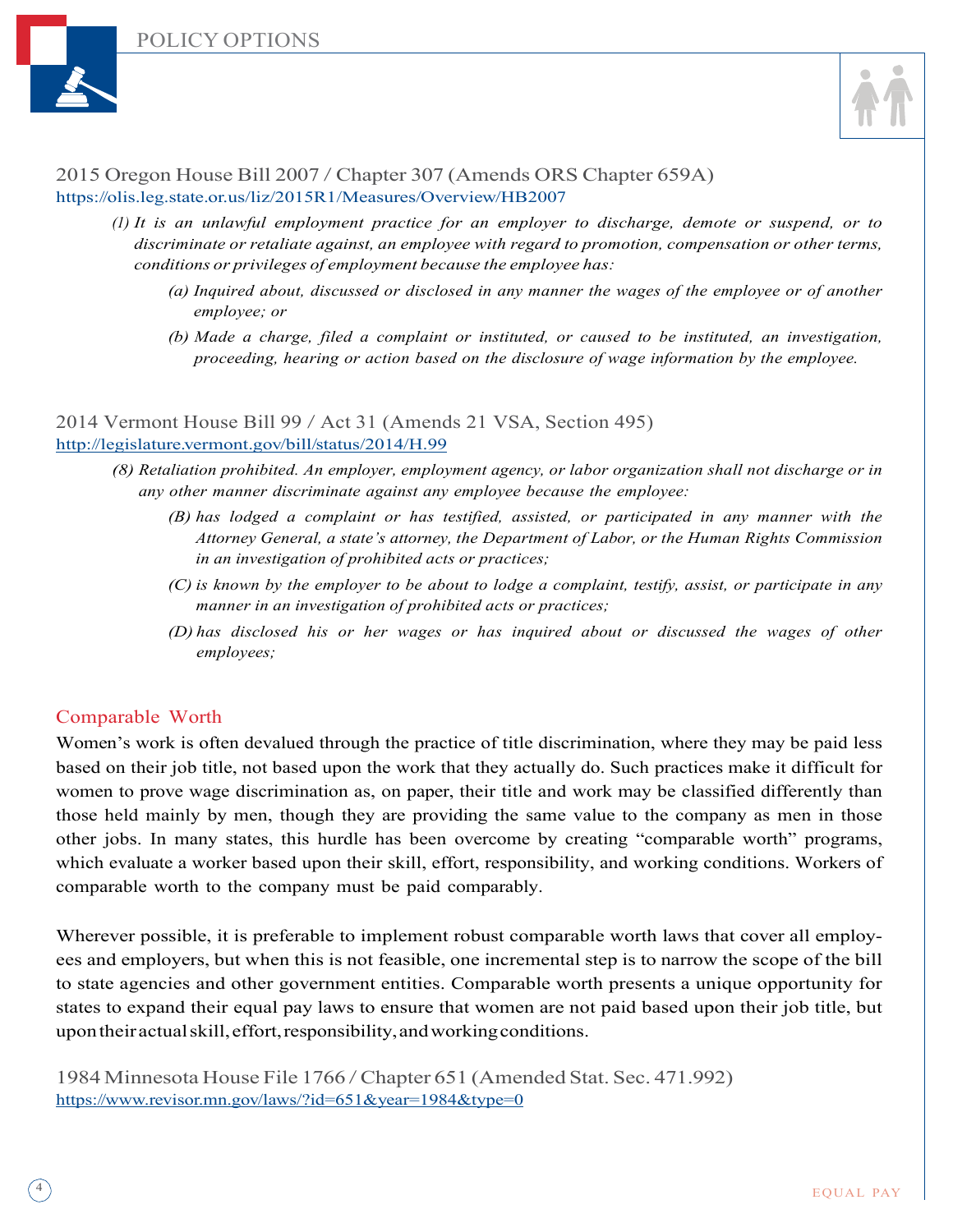



*. . . every political subdivision of this state shall establish equitable compensation relationships between female-dominated, male-dominated, and balanced classes of employees.*

1983 Montana Chapter 310 (Amended Stat. Sec. 2-18-208) http://leg.mt.gov/bills/mca/2/18/2-18-208.htm

> *The department of administration shall, in its continuous efforts to enhance the current classification plan* and pay schedules, work toward the goal of establishing a standard of equal pay for comparable worth. This *standard for the classification plan shall be reached by:*

- *(1) eliminating, in the classification of positions, the use of judgments and factors that contain inherent biases based on sex; and*
- *(2) comparing, in the classification of positions, the factors for determining job worth across occupational groups whenever those groups are dominated by males or females.*

#### Creating Transparency

One of the greatest barriers to securing equal pay in the workforce is simply a lack of information. Few companies publish salary data for their employees to examine. Additionally, in many companies, policies are in place that prohibit employees from discussing pay information with each other. These policies make it difficult, if not impossible, for women to determine if they are being paid less than their male counterparts. Lilly Ledbetter, whose prominent case about pay inequity inspired the federal legislation President Obama signed into law in 2009, only found out that she was paid less than her male counterparts at the Goodyear Tire & Rubber Company because a colleague sent her an anonymous note. We shouldn't have to rely on anonymous tipsters to reveal these disparities. In some cases, attempting to discover if a pay discrepancy exists may put a woman's job at risk. In short, the system is currently set up to make sure women are kept in the dark about pay disparity.

Making pay more transparent is a viable and important step to making pay equity achievable. In the public sector,where salaries are generally publicly available information,the gender gap in pay issmaller than in the private sector. In addition to employees gaining a valuable tool, knowing that this data will be public gives employers an incentive to do the right thing. Government agencies would be able to use the information to spot trends, provide technical assistance to adopt best practices, and enforce equal pay laws. By requiring employers to publish their salary data (perhaps at some level of aggregation) to their employees, enforcement divisions, and the public, workers would gain a valuable tool in ensuring that they are paid based upon their work and not upon their gender.

- *(b) It shall be an unlawful practice for an employer to:*
	- *(1) Require, as a condition of employment, that an employee refrain from disclosing, discussing, or sharing information about the amount of his or her wages, benefits or other compensation, or*

<sup>2015</sup> Massachusetts House Bill 1733 (Amends General Laws Chapter 149, Section 105A) https://malegislature.gov/Bills/189/House/H1733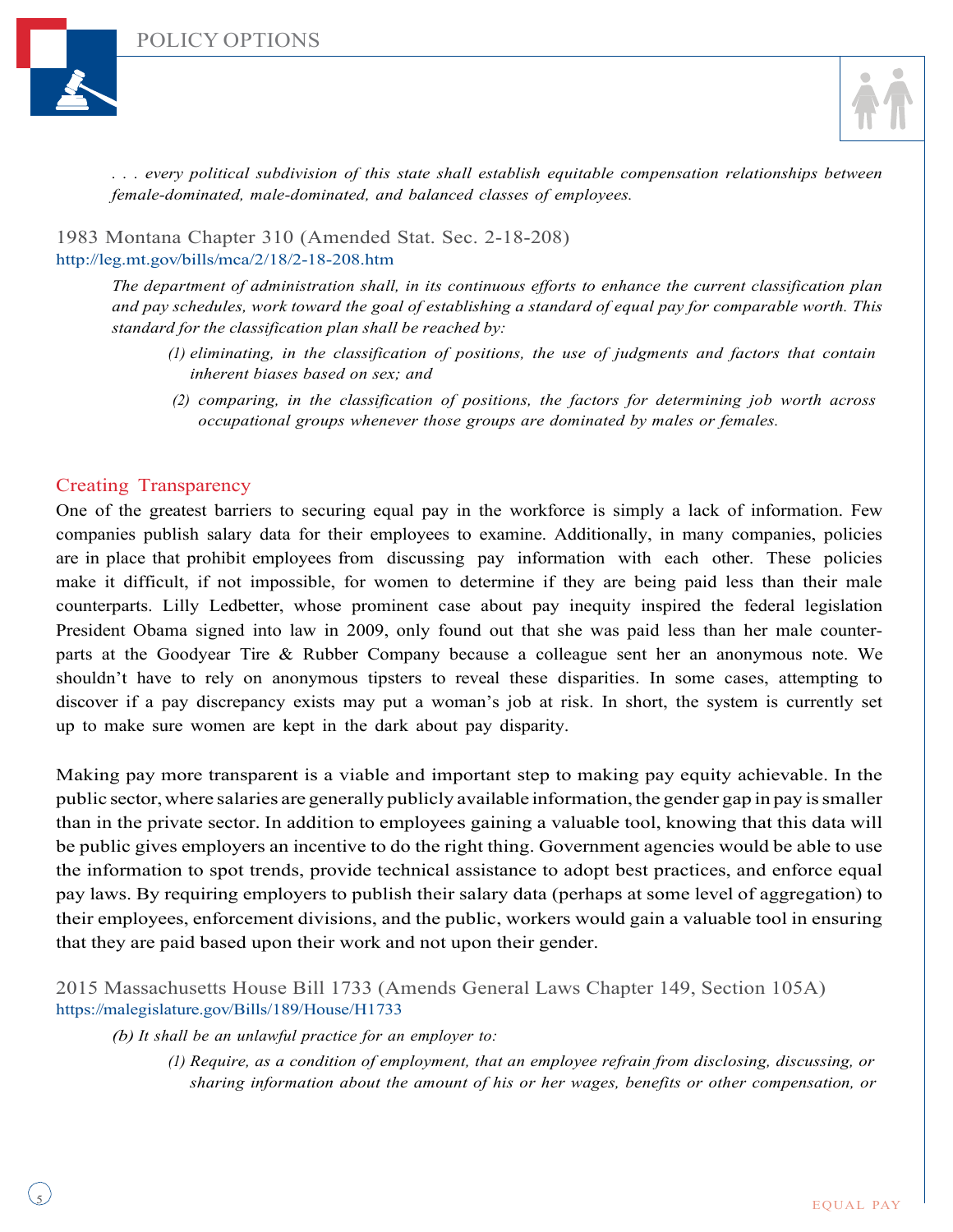



*from inquiring, discussing or sharing information about any other employee's wages, benefits or other compensation.*

*(2) Require an employee to sign a waiver or other document that denies the employee the right to disclose the amount of his or her wages, benefits or other compensation or to inquire about, discuss or share information about any other employee's wages, benefits or other compensation.*

2009 Illinois House Bill 3634 / Public Act 96-0467 (Amended 820 ILCS 112, Section 20) http://www.ilga.gov/legislation/publicacts/fulltext.asp?Name=096-0467

*An employer subject to any provision of this Act shall make and preserve records that document the name, address, and occupation of each employee, the wages paid to each employee, and any other information the Director mayby rule deem necessary andappropriate for enforcement of this Act. An employer* subject to any provision of this Act shall preserve those records for a period of not less than 5 years and shall make reports from the records as prescribed by rule or order of the Director, unless the records relate to an ongoing investigation or enforcement action under this Act, in which case the records must be *maintained until their destruction is authorized by the Department or by court order.*

### First Day Pay

Many women receive decreased wages from the moment they accept a job. This can be traced, in part, to the practice of basing an employee's starting salary off of pay history. For women, this often means they will start a new job at a lower salary than that of a man with similar talent, experience, and education, thereby continuing previous gender-based pay discrimination.

By prohibiting employers from asking about an employee's pay history, decisions about pay can be focused on determining a worker's salary based upon qualifications, not based upon previous salary. Furthermore, by requiring that employers provide a minimum salary or salary range in any job posting, the law can create a baseline by which women can evaluate their pay over a period of time and compare their pay to other employees.

2015 Massachusetts House Bill 1733 (Amends General Laws Chapter 151B, Section 4) https://malegislature.gov/Bills/189/House/H1733

(It shall be an unlawful practice): (20) For an employer, personally or through an agent, to publish, list, or *post, publicly or within the organization; or publish, list, or post with any employment agency, job-listing service, or website an advertisement to recruit candidates for hire or independent contractors to fill a* position within the organization without including the minimum rate of  $pay \dots In$  addition, no employer shall *pay wages for the position less than what were advertised.*

*(22) (a) For a current or prospective employer, personally or through an agent, to seek salary history information, including but not limited to compensation and benefits, from the potential employee for an* interview or as a condition of employment; or  $(b)$  for an employer to release the salary history of any current or former employee to any prospective employer in response to a request as part of an interview or hiring *process without written authorization from such current or former employee.*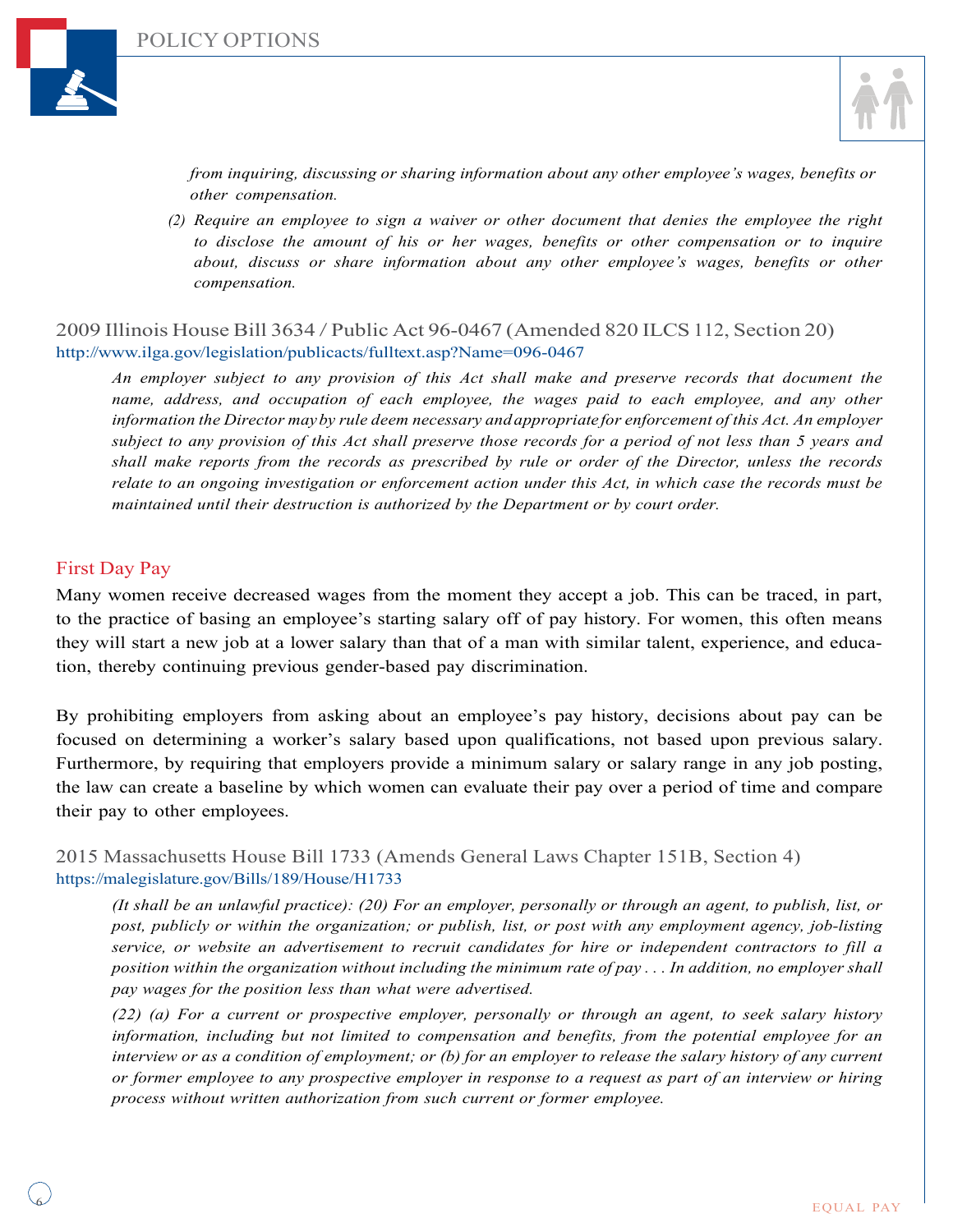



#### State Contractor Responsibility

State procurement laws have long been a mechanism through which the government sets precedent for fair labor practices. It is common for state procurement laws to require companies to pay prevailing wages, to be located within the state or hire from the local labor market, and to give preference to companies that are locally owned or owned by minorities, women, or veterans, in order to ensure that all communities benefit from public investment. Adding pay equity standards to this set of government procurement requirements is a way to further government accountability.

### 2015CaliforniaAssemblyBill 1354 -Enrolled (AmendsGovernmentCodeSection 12990) http://leginfo.legislature.ca.gov/faces/billNavClient.xhtml?bill\_id=201520160AB1354

(b) (1) (A) (i) Prior to becoming a contractor or subcontractor with the state, an employer with 100 or more employees in the state and a contract of 30 days or more shall submit a nondiscrimination program to the *department and shall submit periodic reports, no more than annually, of its compliance with that program . .*

*(2) A nondiscrimination program shall include policies and procedures designed to ensure equal employment opportunities for all applicants and employees, an analysis of employment selection procedures, and a workforce analysis.*

#### 2014MinnesotaHouseFile2536/Chapter239(CreatedStat.Sec.363A.44) https://www.revisor.mn.gov/bills/bill.php?b=House&f=HF2536&y=2014&ssn=0

(a) No department, agency of the state  $\ldots$  shall execute a contract or agreement in excess of \$500,000 with a business that has 40 or more full-time employees in this state or a state where the business has its primary place of business on a single day during the prior 12 months, unless the business has an equal pay *certificate or it has certified in writing that it is exempt. A certificate is valid for four years.*

Subd. 2. Application. (a)  $\ldots$  The commissioner shall issue an equal pay certificate of compliance to a business *that submits to the commissioner a statement signed by the chairperson of the board or chief executive officer of the business:*

- (1) that the business is in compliance with Title VII of the Civil Rights Act of 1964, Equal Pay Act of *1963, Minnesota Human Rights Act, and Minnesota Equal Pay for Equal Work Law;*
- *(2) that the average compensation for its female employees is not consistently below the average compensation for its male employees within each of the major job categories . . . taking into account factors such as length of service, requirements of specific jobs, experience, skill, effort, responsibility, working conditions of the job, or other mitigating factors;*
- *(3) that the business does not restrict employees of one sex to certain job classifications and makes retention* and *promotion decisions* without *regard* to *sex*;

## Strengthening Enforcement & Penalties

Many states have enacted statutes requiring equal pay for equal work; however, these laws could be more strongly enforced. A few examples include: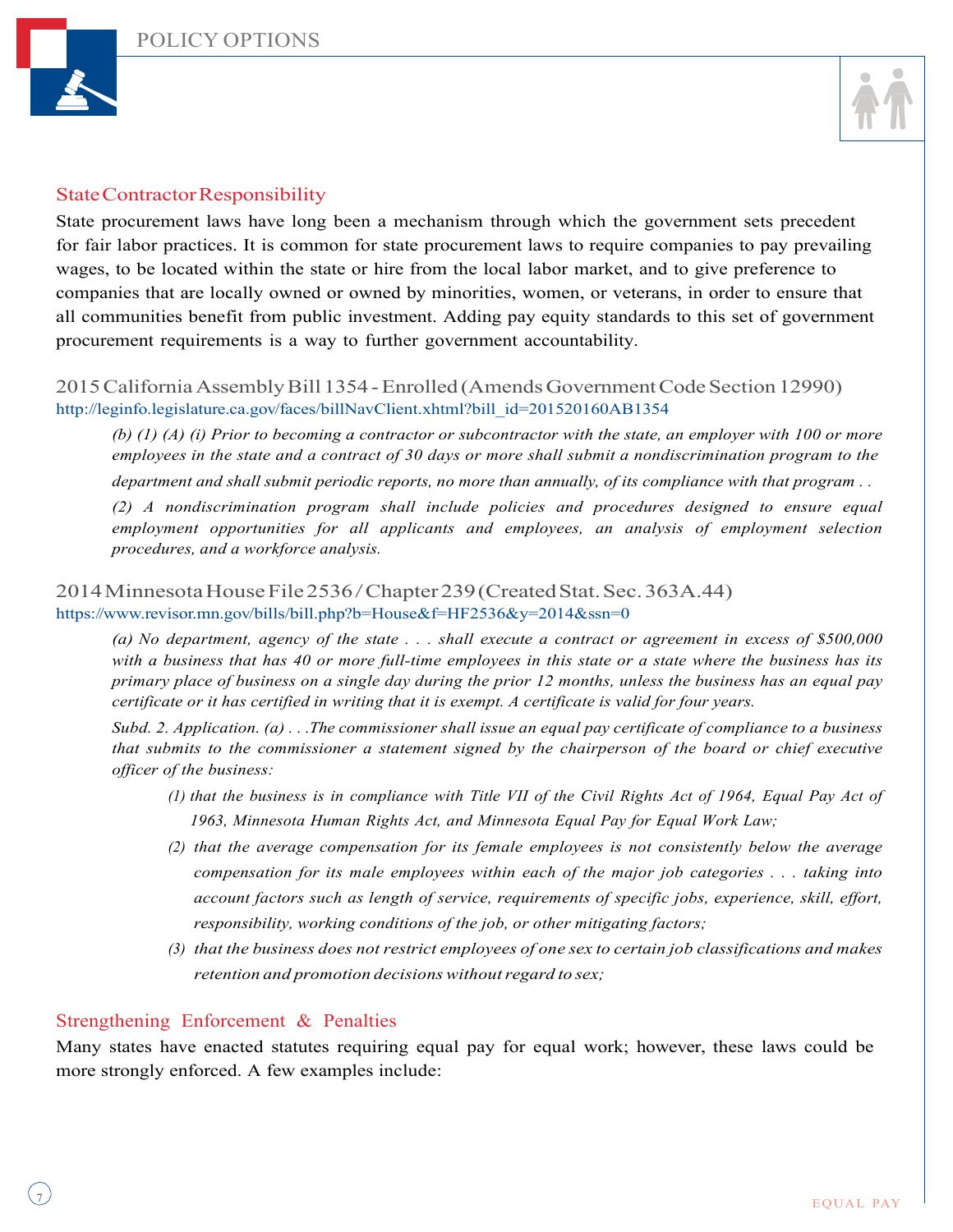



#### *Expanding individual liability for an equal pay violation:*

2012 Illinois Senate Bill 2847 / Public Act 97-0903 (Created 820 ILCS 112, Section 27) http://www.ilga.gov/legislation/publicacts/fulltext.asp?Name=097-0903

In addition to an individual who is deemed to be an employer  $\ldots$  any officers of a corporation or agents *of an employer who willfully and knowingly permit such employer to evade a final judgment or final award provided under this Act shall be deemed to be the employers of the employees.*

*Increasing financial penalties for employers in violation of equal pay laws:*

2015 Illinois House Bill 3619 / Public Act 99-0418 (Amended 820 ILCS 112, Section 30) http://www.ilga.gov/legislation/publicacts/fulltext.asp?Name=099-0418

(c) Employers who violate any provision of this Act or any rule adopted under the Act are subject to a civil *penalty for each employee affected as follows:*

- *(1) An employer with fewer than 4 employees: first offense, a fine not to exceed \$500; second offense, a fine not to exceed \$2,500; third or subsequent offense, a fine not to exceed \$5,000.*
- *(2) An employer with 4 or more employees: first offense, a fine not to exceed \$2,500; second offense, a fine not to exceed \$3,000; third or subsequent offense, a fine not to exceed \$5,000.*

*Increasing damages awarded to employees who were discriminated against:*

2015 Washington House Bill 1646 (Amends RCW 49.12.175) http://apps.leg.wa.gov/billinfo/summary.aspx?bill=1646&year=2015

> *(2)(a) If any employee receives less compensation because of being discriminated against on account of gender in violation of this section, or if any employee receives less favorable employment opportunities* because of being discriminated against on account of gender, that employee is entitled to recover in a civil *action the full amount of compensation that the employee would have received had the employee not been discriminated against. An employee is entitled to recover any actual damages; statutory damages of twice* the actual damages or five thousand dollars, whichever is greater; interest of one percent per month on all *compensation owed; and costs and reasonable attorneys' fees. In addition, the court may order injunctive relief. In such action, however, the employer shall be credited with any compensation which has been paid to the employee upon account.*

## 2004 Tennessee House Bill 189 / Chapter 822 (Amends Code Section 50-2-204) http://share.tn.gov/sos/acts/103/pub/pc0822.pdf

*(a) Any employer who violatesthe provisions of[this law]shall be liable to the employee or employees affected* in the amount of their unpaid wages, and in instances of an employer knowingly violating [this law], up to an *additional equal amount of unpaid wages as liquidated damages.*

*Empowering a state commissioner to enforce equal pay laws:*

North Dakota Century Code Section 34-06.1-04 http://www.legis.nd.gov/cencode/t34c06-1.pdf?20150925123614

The [labor] commissioner has the power and duty to carry out the provisions of this chapter and for this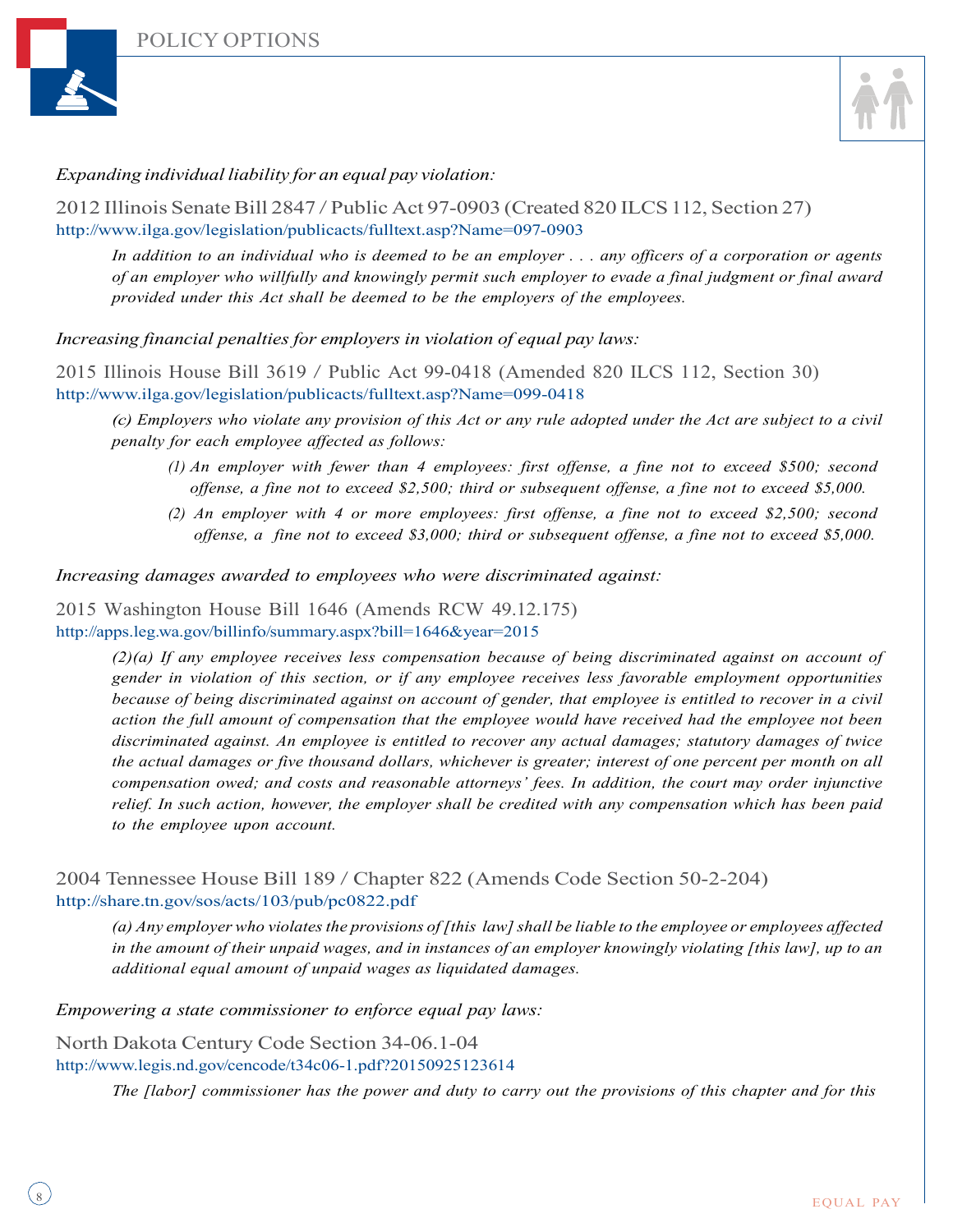



*purpose, the commissioner, or the commissioner's authorized representative, has power to:*

*1. With the consent of the employer or upon appropriate court order, for cause, enter the place of employment of any employer to inspect and copy payrolls and other employment records, to compare character of work and operations on which persons employed by the employer are engaged, to question such persons, and to obtain such other information as is reasonably necessary to the administration and enforcement of this chapter.*

*2. Examine witnesses under oath, and to require by subpoena the attendance and testimony of witnesses and the production of any documentary evidence relating to the subject matter of any investigation undertaken pursuant to thissection.*

*3. Eliminate pay practices unlawful under this chapter, by informal methods of conference, conciliation and persuasion, and to supervise the payment of wages owing to any employee under this chapter.*

*4. Issue such regulations, not inconsistent with the purpose of this chapter, as the commissioner deems necessary or appropriate to carry out its provisions.*

#### Limiting Justifications for Paying Unequal Wages

When a woman finds out that she is paid less than her male colleagues, how does she determine that she is paid less because of gender discrimination? Many equal pay laws permit employers to pay disparate wages based on "any factor other than sex." This defense has become a big loophole for allowing discriminatory pay. Some states, such as California, close this loophole by limiting the justifications employers use for paying unequal wages.

2015 California Senate Bill 358 / Chapter 546 (Amends Labor Code Section 1197.5) http://leginfo.legislature.ca.gov/faces/billNavClient.xhtml?bill\_id=201520160SB358

(a) An employer shall not pay any of its employees at wage rates less than the rates paid to employees of the opposite sex for substantially similar work, when viewed as a composite of skill, effort, and responsibili*ty, and performed under similar working conditions, except where the employer demonstrates:*

- *(1) The wage differential is based upon one or more of the following factors:*
	- *(A) A seniority system.*
	- *(B) A merit system.*
	- *(C) A system that measures earnings by quantity or quality of production.*

*(D) A bona fide factor other than sex, such as education, training, or experience. This factor shall* apply only if the employer demonstrates that the factor is not based on or derived from a sex-based *differential in compensation, is job related with respect to the position in question, and is consistent with a business necessity. For purposes of this subparagraph, "business necessity" means an overriding legitimate business purpose such that the factor relied upon effectively fulfills the business purpose it is supposed to serve. This defense shall not apply if the employee demonstrates that an alternative business practice exists that would serve the same business purpose without producing the wage differential.*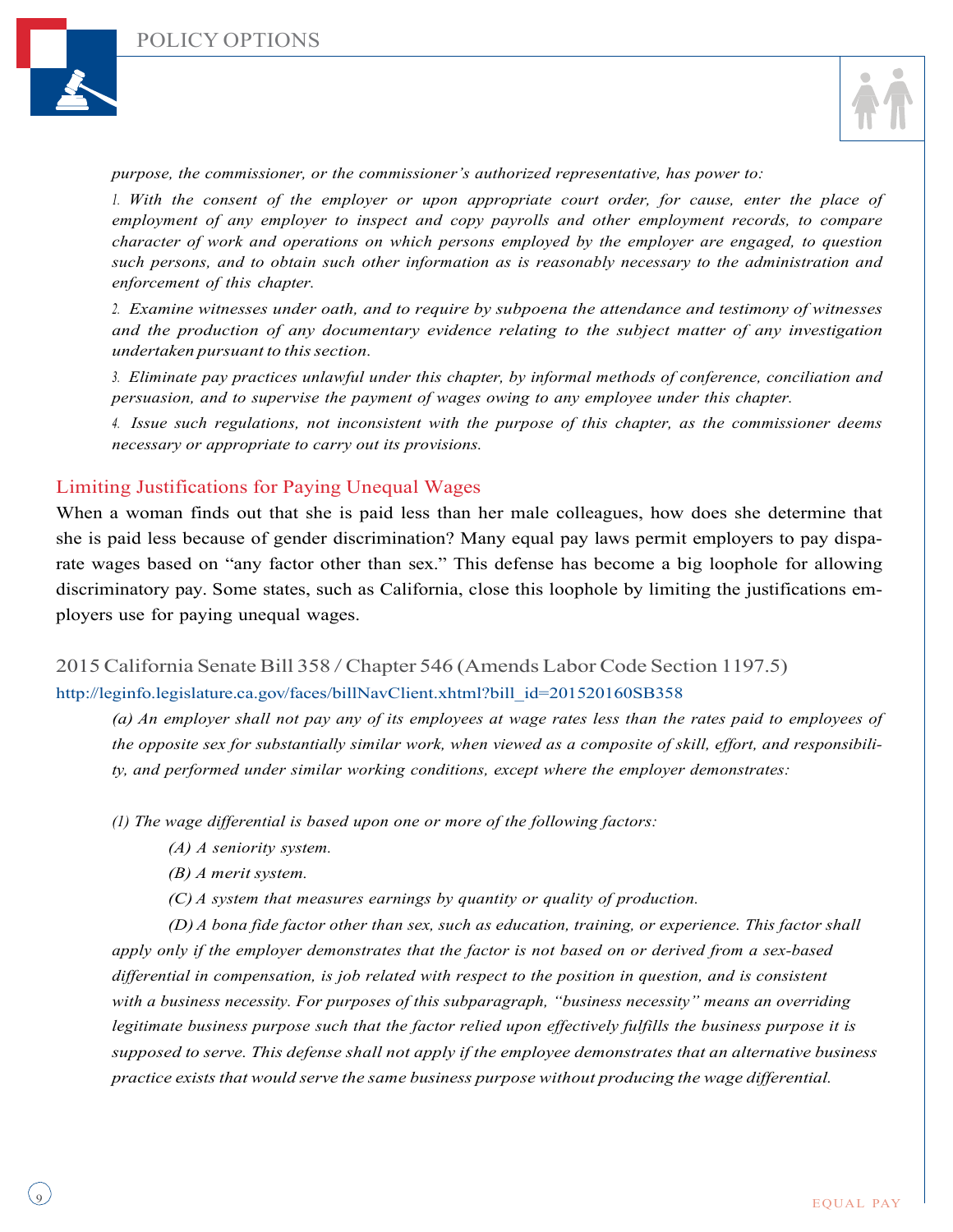



## COMMUNICATIONS & MESSAGING

### Background:

When talking about equal pay, here are a few important things to keep in mind:

- First, define the problem.
- When outlining the solution, focus on outcomes rather than process.
- Emphasize the values reflected in equal pay equality, fairness, and respect for women.
- Talk about "equal pay," not "pay equity" or "fair pay." Research shows this is the term that helps most people understand the problem of women being paid less for the same work.

### Topline Message:

America is a nation founded on the ideal that all of us are created equal, and that ought to hold true at home and at work. Paying people fairly for the work they do shouldn't depend on their gender.

Talking Points:

- More and more women are breadwinners for their families, and our policies need to keep up. We need to fight for equal pay for equal work because what is good for working women is good for the economy.
- We need an economy that works for everyone, not just the wealthy few one that puts working families at the center of economic success, not as an afterthought. Since so many working households are headed by women, that means paying women the same as men.
- Policies that help women overcome barriers to economic participation are good for women, for working families, and for the entire economy, leading to a more productive workforce, less turnover, and stronger families that have more buying power.
- Our families and our needs have changed, but the workplace hasn't kept up.
- One of the key ways we show how much we value someone's contributions in the workplace is how much we pay them.
- Chances are good that women you know are being paid less than male co-workers in the same job - whether they know it or not.
- There's no women's discount on rent, electricity, or any of life's other necessities. They have to spend the same as men, and they should be paid the same, too.
- Not only is closing the pay gap the right thing to do, but it also helps women and their families make ends meet and even get ahead.
- Many families rely on two incomes and still barely make ends meet. With so many Americans living paycheck to paycheck, equal pay for equal work could mean saving for a home, retiring with dignity, or sending kids to college.
- It's illegal to pay women less, but gender discrimination in pay is still a big problem across the country.
- The wage gap has long-term effects on the economic security of women and families. Women lose hundreds of thousands of dollars, up to over a million, over their careers. That means less money to make ends meet and achieve economic security for families today. It also means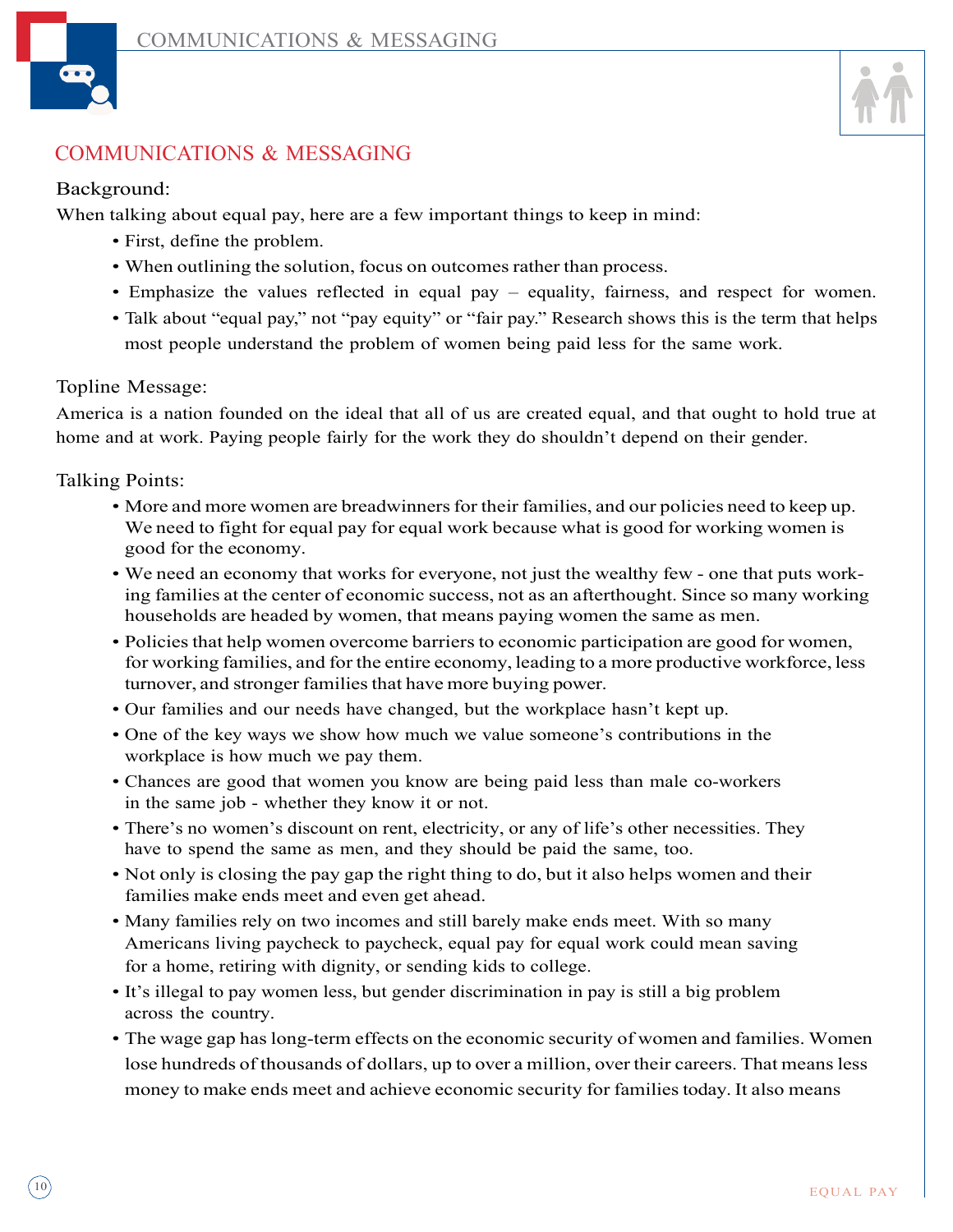



less retirement savings for tomorrow - earning less, there is less to save, and Social Security and pensions are based on earnings.

• With Washington mired in gridlock, it's time for [STATE] to make equal pay for equal work a reality.

## Supporting Facts:

It's always good to have supporting evidence to strengthen your message. Here are a few good statistics to get you started:

- Forty percent of women with children at home are the sole breadwinners for their families. (http://www.pewsocialtrends.org/2013/05/29/breadwinner-moms/)
- Over the course of a 35-year career, a woman with a college degree will make an average of \$1.2 million lessthan a man with the same level of education. (http://www.americanwomen.org/body/EqualPayToolkit\_National.pdf)
- In 1944, the first equal pay bill was introduced in Congress. But it wasn't until 1963 that the Equal Pay Act, outlawing pay discrimination based on sex, became federal law. (http://regender.org/EqualPayAct1)
- Despite policies outlawing pay discrimination and creating avenues for women to sue for lost wages, women still only take home around 79 centsfor every dollar a man earns. (http://www.nwlc.org/sites/default/files/pdfs/wage\_gap\_is\_stagnant\_9.23.15.pdf)
- Over the last 10 years, reductions in wage gaps have slowed down. The gender wage gap is not projected to close until 2059.
	- (http://www.iwpr.org/publications/pubs/the-gender-wage-gap-2014/)
- Nationally, on average, a woman who holds a full-time, year-round job is paid \$39,621 per year while amanwhoholdsafull-time,year-roundjobispaid\$50,383peryear.Thismeansthat,overall,women in the United States are paid 79 cents (rounded up from 78.6 cents) for every dollar paid to men, amounting to a yearly wage gap of \$10,762 between full-time working men and women. (http://www.nationalpartnership.org/research-library/workplace-fairness/fair-pay/americas-women- andthe-wage-gap.pdf)
- Forwomen of color, the numbers are even worse, with African American women earning only 60 cents for every dollar a white man earns. For Latinas, that number drops to 55 cents. (http://www.nwlc.org/sites/default/files/pdfs/wage\_gap\_is\_stagnant\_9.23.15.pdf)
- Such a wide gap has compounded effects over a woman's lifetime: women lose somewhere between \$500,000 and \$1.2 million over the course of a lifetime due to the wage gap. (*Make It Work – The Facts About Equal Pay, available on request*)
- If the wage gap were eliminated, on average, a working woman in the United States would have enough money for approximately: 83 more weeks of food for her family (1.6 years' worth), over seven months more of mortgage and utilities payments, over 11 months of rent, or 4,635 additional gallons of gas.

(http://www.nationalpartnership.org/research-library/workplace-fairness/fair-pay/americas-womenand-the-wage-gap.pdf)

• Equal pay would mean the poverty rate for working women would be cut in half, lifting almost 3 million women out of poverty. The increased wages would mean \$447.6 billion in additional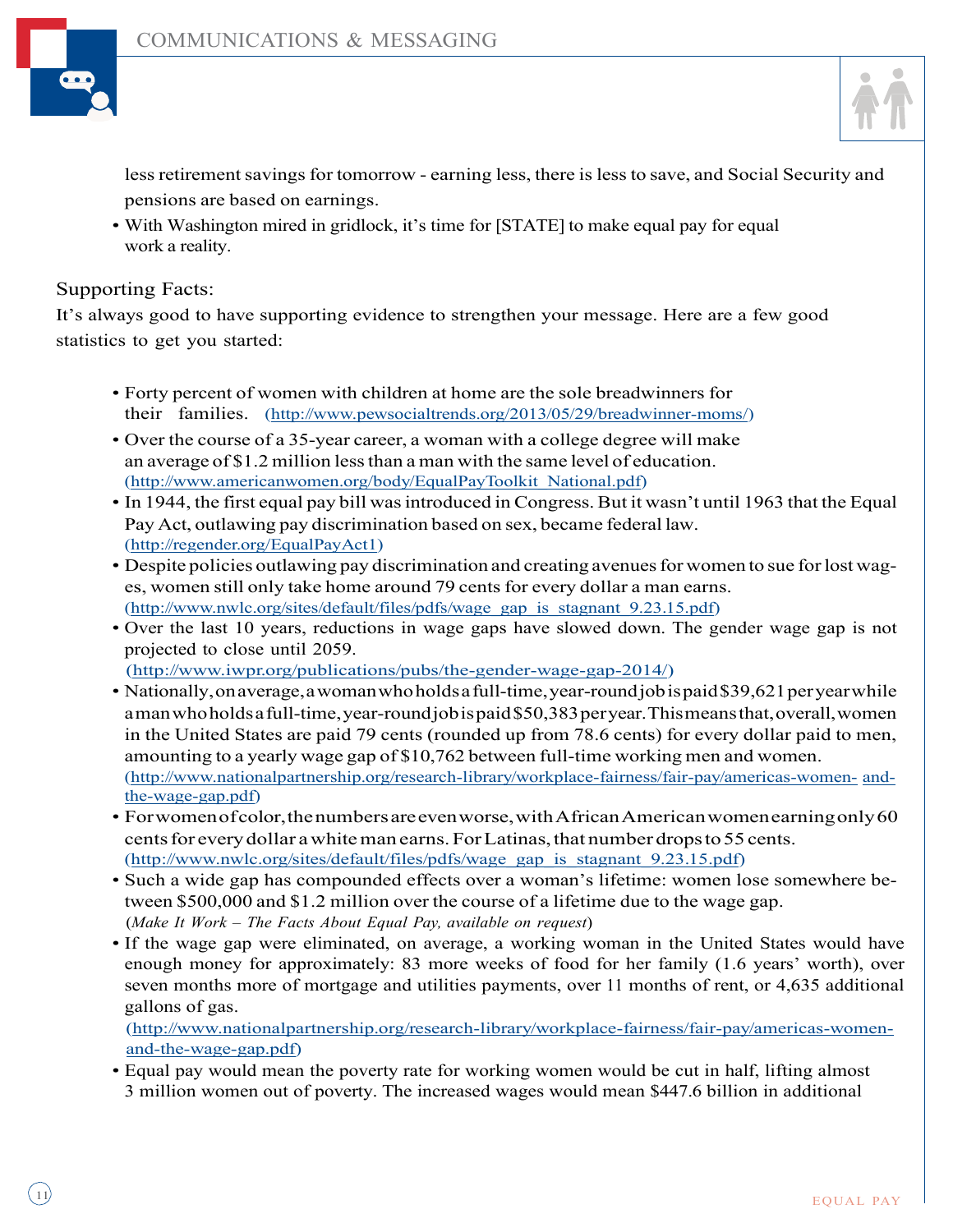



income circulating in the U.S. economy - a figure that is approximately 2.9 percent of the GDP. (http://www.iwpr.org/publications/pubs/how-equal-pay-for-working-women-would-reduce-pov- ertyand-grow-the-american-economy)

Opposition Messaging and Responses:

Argument: The Wage Gap Is a Myth

"Women already get equal pay... We don't need symbolic pieces of legislation jumbling up our code." --*former Texas Governor Rick Perry, 8/16/2015 (http://talkingpointsmemo.com/livewire/rick-perry-women-equal-pay)*

"That brings us to Equal Pay Day... the fictitious 'holiday' liberal women's groups have manufactured to try to expose the so-called 'wage gap.' Supposedly this is the day of the year that women have finally earned enough to make up for last year's wage gap... It's like comparing apples to oranges." --Sabrina Schaeffer, Executive Director *of the conservative Independent Women's Forum, 4/7/2014 (http://iwf.org/media/2793591/Script-from-Press-Call:-Why-President-Obama's-executive-orders-and-the- %22Paycheck-Fairness-Act%22-won't-advance-equal-pay)*

Response: The gender wage gap is not a lie. In fact, it is the result of several different factors, including: discrimination in pay, recruitment, job assignment, and promotions; lower earnings in occupations mainly held by women; and women's disproportionate share of time spent taking care of their families. The 79 percent wage ratio figure, which is the most commonly used figure to measure the wage gap between men and women in the United States, is a clear and accurate measure of the inequality in earnings between women and men who work full-time, year-round in the labor market.

Argument: Women Don't Want or Deserve to Have the Wage Gap Closed

*"Women do earn less in America because they choose to… They would rather go to their daughter's piano recital* than stay all night at work, working on a proposal, so they end up earning less. They're less ambitious." --Gavin *McInnes, co-founder of Vice Media, 6/15/2015 (http://www.msnbc.com/rachel-maddow-show/watching-the-pay-equity-debate-go-over-the-cliff)*

"I think most women do not want to be treated as sort of a special class of citizens... And they don't want to be treated like some group of people who have to be, you know, given a little special handout just to make sure that *they'reokay.Manywomengetpaidexactlywhatthey'reworth."--MarthaMacCallum,FoxNewsanchor,1/30/2014 (http://www.msnbc.com/rachel-maddow-show/the-gop-case-against-pay-equity)*

Response: Arguments about "choice" are often based on assumption, and there is considerable evidence of the barriers that women face in choosing their occupation – from lack of unbiased information about job prospects to actual harassment and discrimination in male-dominated professions. In a world where these obstacles did not exist, men and women might "choose" very differently than they do now. What we do know is that young women and men generally express the same types of desires regarding their future careers – things like earning a decent wage, having autonomy and flexibility at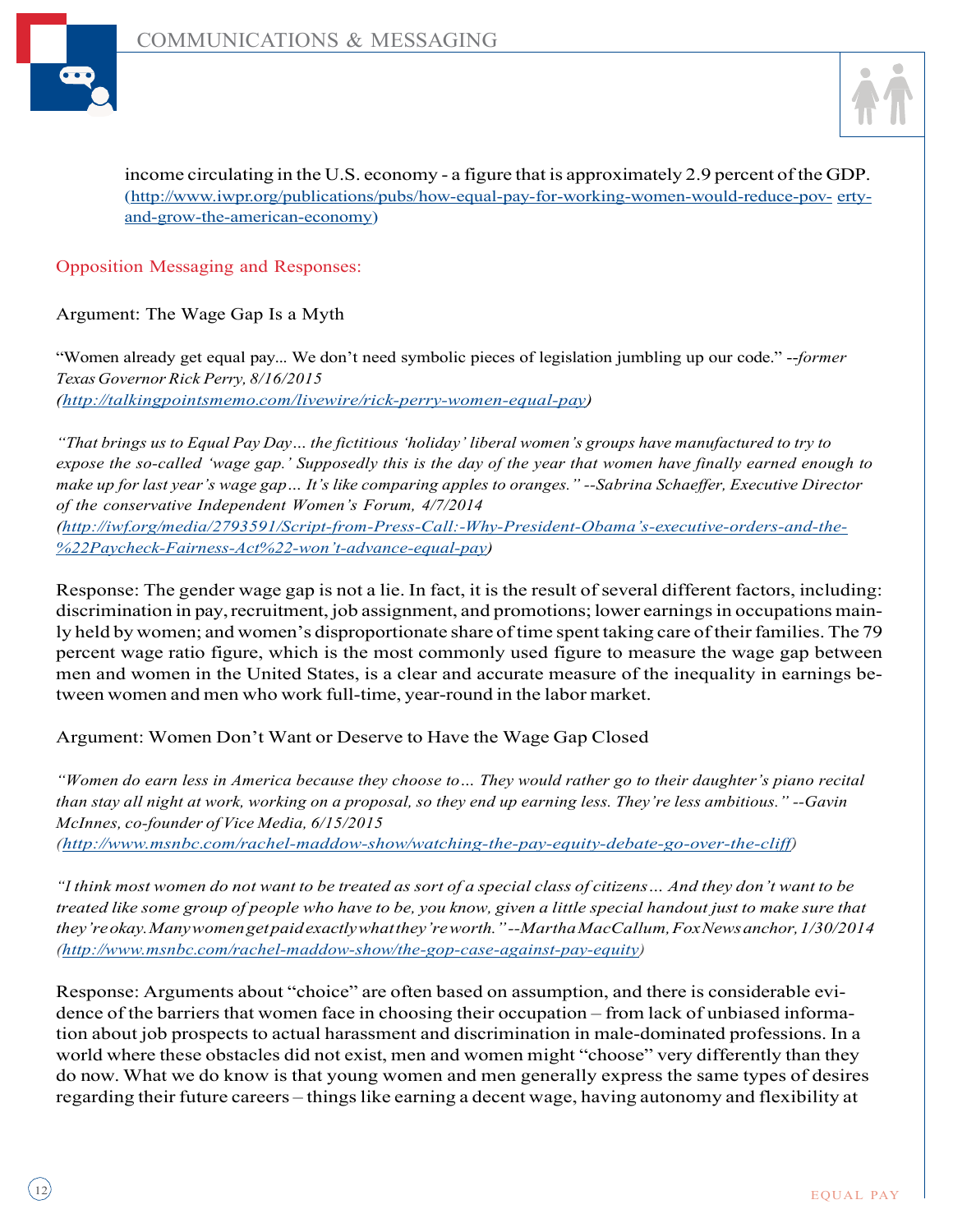



work, and having the ability to spend time with family. Every individual – regardless of gender – should have the right to choose any occupation and know that they will be paid fairly for the work they do.

## Polling:

- Equal pay is a crucial issue to voters across age, income, and economic categories. A January 2015 poll found that 93% of voters want to ensure women and men receive equal pay for equal work.
- In a September 2014 survey, equal pay was ranked as the top issue facing working women in the United States today, with roughly the same proportions of men and women agreeing.
- Despite progress among college graduates and those living in higher-income households, American women continue to face more financial challenges and less opportunity than men in the workplace. They experience more stress related to bills and monthly expenses than men and believe that they do not have the same opportunities for financial success as their male colleagues.
- According to a 2015 Gallup poll, 12 percent of women say they have been passed over for a promotion because of their gender at some point in their life; this is in contrast to five percent of men who believe gender has hindered their advancement.
- According to an April 2015 survey administered by Lake Research Partners, 81% of likely 2016 voters would support a policy that ensures men and women earn equal pay for equal work – including making information available about the pay ranges that men and women earn for the same work. The proposed policy had strong support across party lines: 89% Democrats, 76% of Independents,and77%ofRepublicans.

Compiled by Project New America & Make It Work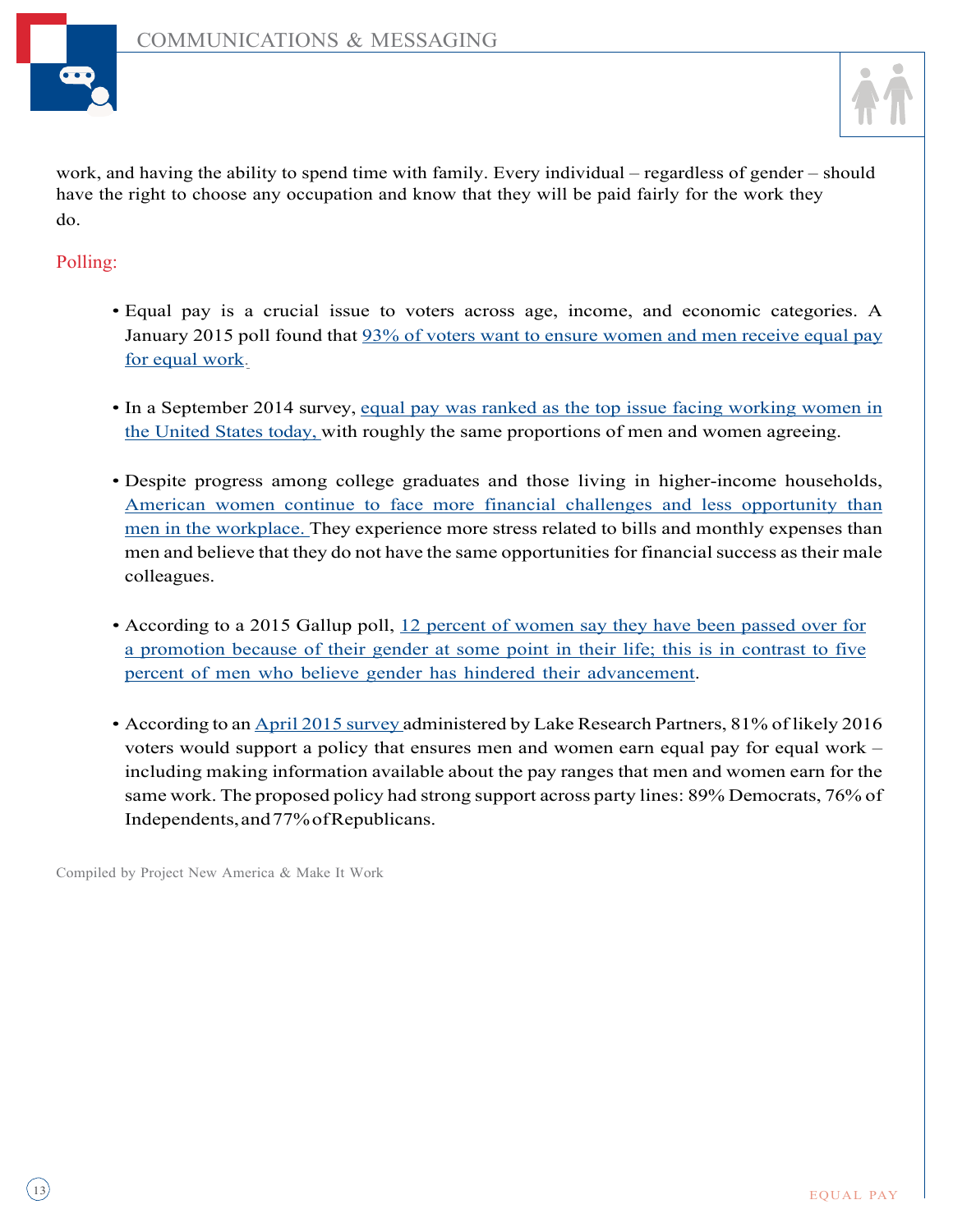



#### Sample Social Media Content:

Here are some sample tweets you can adapt for your own use. This language can also be easily modified for posting on Facebook:

#EqualPay would mean a raise of \$10,876 for working families & would lift almost 3 million women out of poverty.

Ending the #WageGap would add \$447.6 BILLION to the U.S. economy. That's 2.9% of GDP. #equalpay

The average woman will lose over \$700k to the #WageGap in her working lifetime. It's time for #equalpay now.

Did you know that Latina women earn 55 cents for every \$1 a white man earns? #WageGap #equalpay

In 1963, the #EqualPayAct passed Congress. Today, women still earn 79 cents for every \$1 a man earns. It's time to #CloseTheGap.

In [ADD STATE HERE] women only earn [ADD YOUR STATE's % STATISTIC HERE] of what a man earns. It's time we #CloseTheGap.

The United States ranks 65th in the world for #equalpay. It's time we fulfill the half-century-old promise of the #EqualPayAct.

Overthe course of a 35-year career, a college-educated woman will earn \$1.2m LESS than her equally educated male counterpart. #equalpay

40% of households w/ children have a woman as sole or primary breadwinner. Ending the #wagegap would mean a \$10k raise for them. #equalpay

Economists predict that closing the #wagegap would lead to a \$3 TRILLION stimulus, through increased wages & disposable income. #equalpay

Women are the sole or primary breadwinners in 40% of households with children. #EqualPay matters for families.

Source: Make it Work - Let's Talk About Economic Security, American Women Economic Security for Women and Families: A Conversation Guide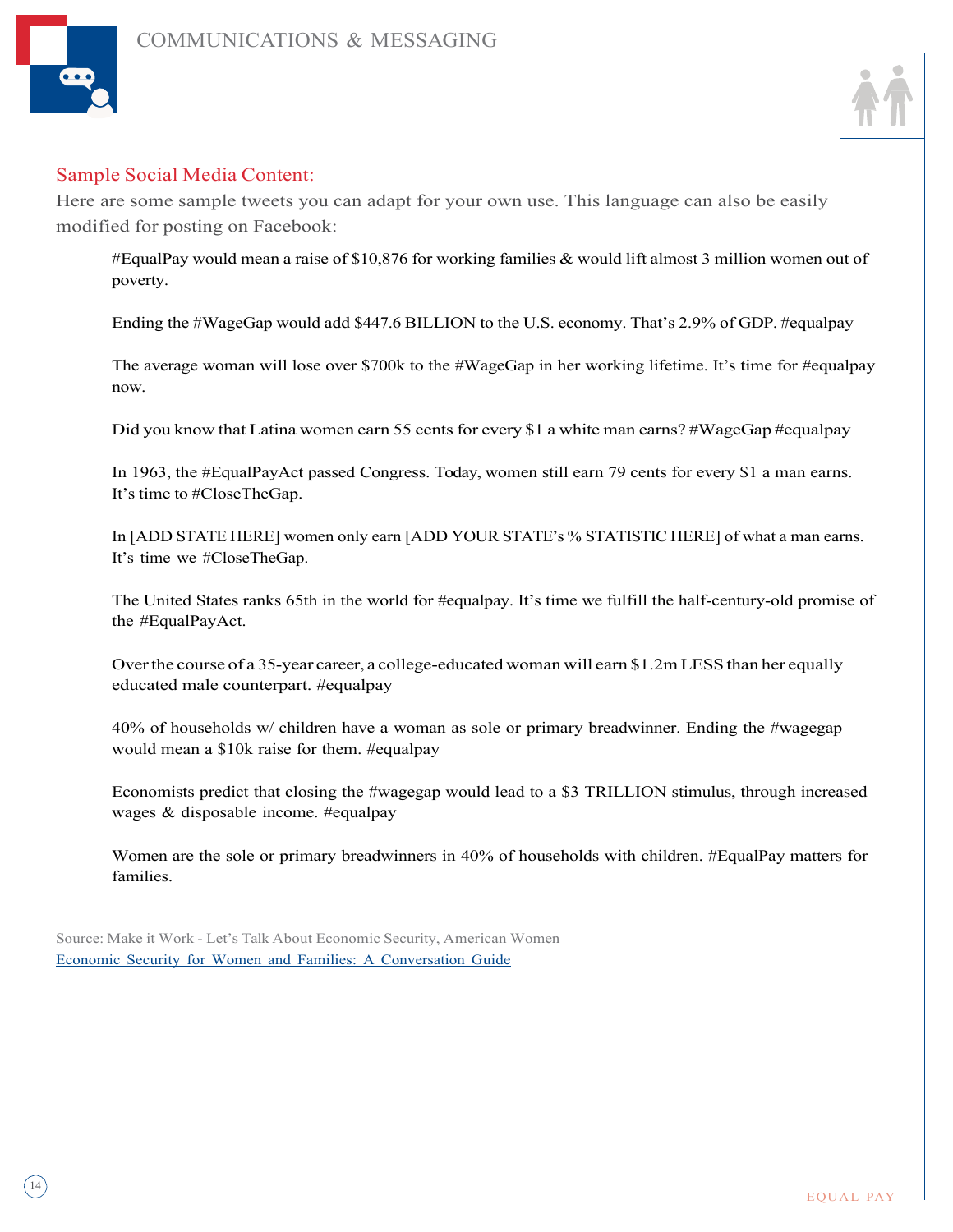

## ADDITIONAL RESOURCES

Supporting Organizations 9to5, National Association of Working Women A Better Balance American Association of University Women AmericanCivilLibertiesUnion Institute for Women's Policy Research Make It Work National Committee on Pay Equity National Organization for Women National Partnership for Women & Families National Women's Law Center

State Legislation Policy Guide to Equal Pay in the States, AAUW, 2016 Summary of State Statutes Requiring Equal Pay for Equal Work, NCSL North Dakota Century Code Section 34-06.1-04 2004 Tennessee House Bill 189 / Chapter 822 2009 Illinois House Bill 3634 / Public Act 96-0467 2012 Illinois Senate Bill 2847 / Public Act 97-0903 2014 Minnesota House File 2536 /Chapter 239 2014 Vermont House Bill 99 / Act 31 2015 Illinois House Bill 3619 / Public Act 99-0418 2015 Oregon House Bill 2007 / Chapter 307 2015 California Assembly Bill 1354 (Enrolled) 2015 California Senate Bill 358 / Chapter 546 2015 Massachusetts House Bill 1733 2015 Washington House Bill 1646

Fact Sheets, Messaging & Communications Materials What's the Wage Gap in the States? NPWF The Economic Impact of Equal Pay by State, IWPR, February 2016 The Wage Gap: The Who, How, Why and What to Do, NWLC, September 2016 The Top 10 Facts about the Wage Gap, CAP, April 2016 The Gender Wage Gap by Occupation 2015 and by Race and Ethnicity, IWPR, April 2016 The Gender Wage Gap: 2015; Annual Earnings Differences by Gender, Race, and Ethnicity, IWPR, September 2016

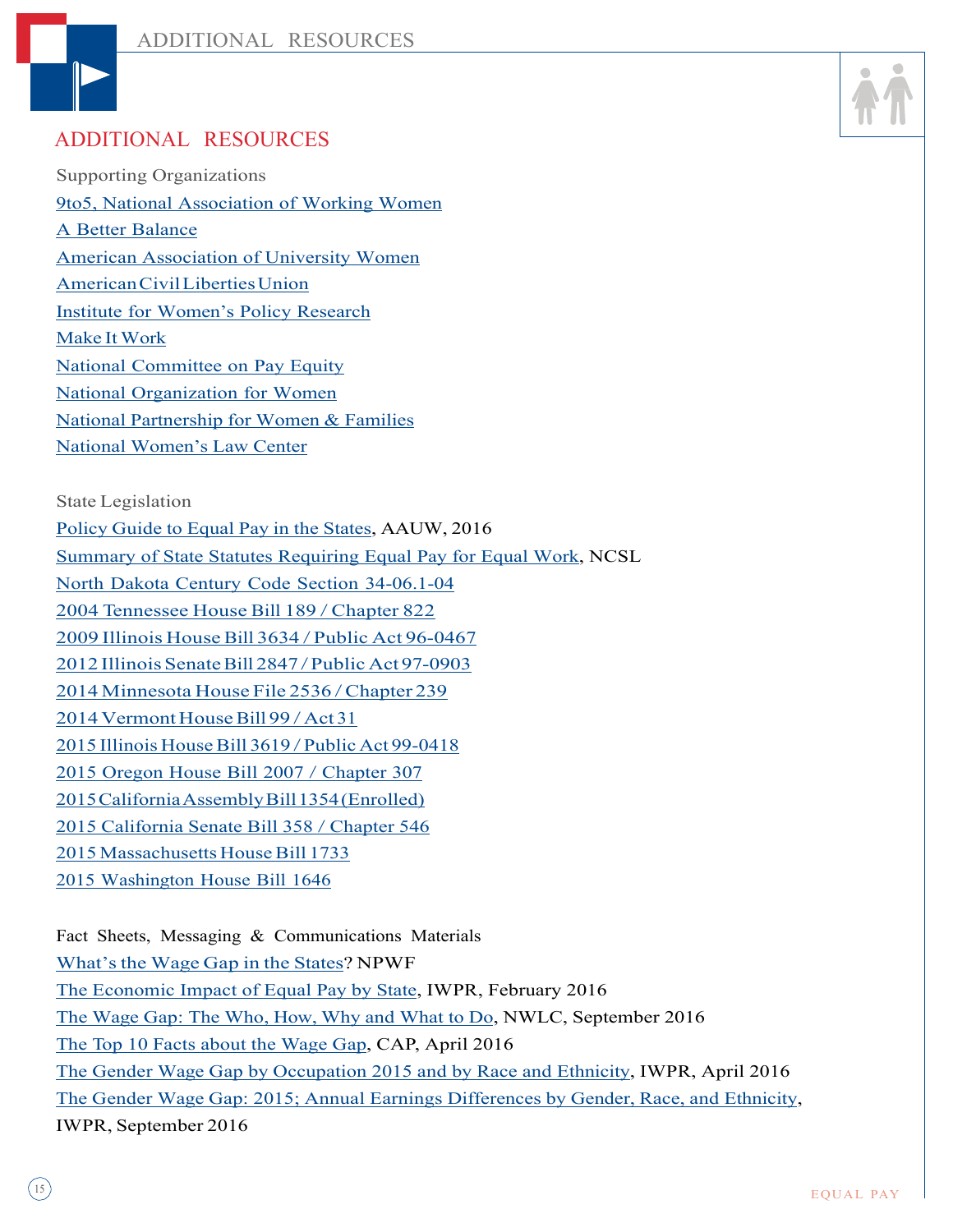



Pay Secrecy and Wage Discrimination, IWPR, January 2014 The Gender Pay Gap by State and Congressional District, AAUW Fact Sheet: Equal Pay, ABB State Fact Sheets, IWPR, 2015 America's Women and the Wage Gap, NPWF Fact Sheet: The Wage Gap Is Stagnant for Nearly a Decade, NWLC How the Wage Gap Hurts Women and Families, NWLC FAQ about the Wage Gap, NWLC, 2015 A Stronger California One-Pager, Stronger California Advocates Network Five Ways to Win an Argument about the Gender Wage Gap, IWPR, September 2016 Equal Pay Day Toolkit, 9to5, NAWW Equal Pay Social Media Kit, NOW Common Arguments Against Pay Equity, AFSCME Handling the Arguments Against Pay Equity, NCPE Winning Economic Messages for 2014, Hart Research Associates, April 2014 Economic Security for Women and Families: A Conversation Guide, American Women

Policy Briefs & Reports

An Unlevel Playing Field: America's Gender-Based Wage Gap, Binds of Discrimination, And A Path Forward, NPWF, April 2015

Pathways to Equity: Narrowing the Wage Gap by Improving Women's Access to Good Middle Skill Jobs,IWPR

The Gender Wage Gap and Public Policy, IWPR, February 2016

Black-White Wage Gaps Expand with Rising Wage Inequality, EPI, September 2016

How Equal Pay for Working Women would Reduce Poverty and Grow the American Economy, IWPR,January 2014

We're Worth It!: An AFSCME Guide to Understanding and Implementing Pay Equity, AFSCME How Equal Pay for Working Women Would Reduce Poverty and Grow the American Economy, IWPR

Policy Proposal on Equal Pay, MIW

Everything You Need to Know about the Equal Pay Act, Re:Gender

Graduating to a Pay Gap: The Earnings of Men and Women One Year After Graduation, AAUW

The Simple Truth about the Gender Pay Gap, AAUW, Spring 2016

An Unlevel Playing Field: America's Gender-Based Wage Gap, Binds of Discrimination, and a Path Forward, NPWF

What's Holding Women Back from Top Jobs, Pew Research Center Webinar: State Policy Solutions to Help Women Achieve Equal Pay, NWLC